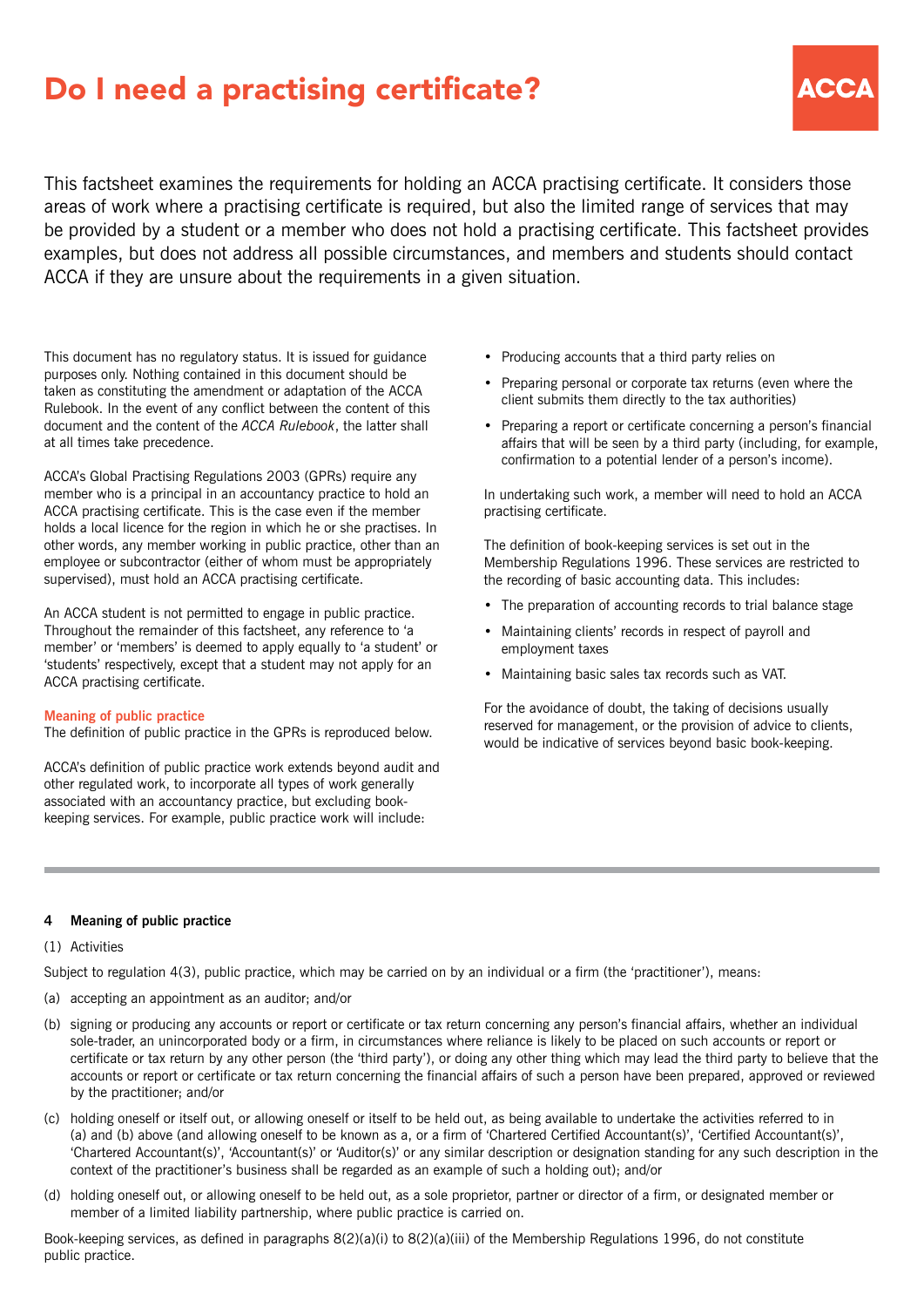#### **Common issues**

Problems can arise where members undertake work that falls on the fringes of the definition of public practice. The *ACCA Rulebook* cannot prescribe precisely what will or will not fall outside the definition of public practice. The principle that is paramount is that, as an ACCA member without a practising certificate, you must not provide (or offer or appear to be offering) public practice services. However, offering basic book-keeping services is permitted.

Basic book-keeping is restricted to the recording of data. In other words, it is the maintenance of financial records, whether those records are

- books of prime entry and ledgers leading to the production of a trial balance,
- reconciliations and other schedules that control the processing of accounting data, or
- records for the purpose of maintaining a payroll or compiling a VAT return (or similar sales tax return).

It is easier to state those activities that you are not permitted to provide without holding a practising certificate, because they go beyond basic book-keeping, than to state the complete range of activities that are permitted within the term 'basic book-keeping'. The GPRs are quite clear in prohibiting the production of accounts, reports, certificates or tax returns where reliance is likely to be placed on them by a third party. In addition, the 'badges' of public practice might be said to include:

- Exercising judgement in areas usually reserved for management
- Providing advice to your clients
- Adding value to, or enhancing the credibility of, a report or other document through your involvement in its preparation or submission.

#### **Preparation of accounting records to trial balance stage**

In the context of maintaining a client's books of prime entry and ledgers, as already stated, this may lead to the production of a trial balance (either using computer software or manually). However, if you are an ACCA member without a practising certificate, you must not provide advice or interpretation based on that trial balance.

Book-keeping software will often enable the user to generate reports without any further processing of the data, and without the need to exercise additional professional skills or judgement. In such cases, book-keeping services may extend to the generation of such reports but, of course, advice or comment based on those reports must not be offered.

Where data has to be further processed in order to produce reports for management, this is only permitted under certain circumstances. For example with regard to the preparation of management accounts, where the management accounts are to be used solely by your client for internal purposes, the conversion of the trial balance into management accounts (or other management information) falls outside the definition of public practice. However, where the management accounts are to be passed to a third party, most commonly a bank, this is public practice work, regardless of whether the third party is aware of your involvement.

In practice, the book-keeper is unlikely to be in a position to prevent a client submitting management accounts to a bank (or other third party). Therefore, an activity that may be deemed to be a book-keeping activity at the time the report was generated may subsequently be regarded as a public practice activity because the client forwards the report to a third party. As an ACCA member, you are required to comply with ACCA's Code of Ethics and Conduct. In the context of this discussion, this means that you must try to

dissuade your client from forwarding to a third party management accounts that you have prepared. If your client ignores your wishes, you should consider resigning from the engagement.

If you intend to continue to provide book-keeping services, you must recognise that it is possible to 'drift' into difficult situations. Therefore, you must minimise the risk that you will inadvertently start to perform (or be pressurised to perform) public practice services. For example, your engagement letter with the client might state that any reports produced will be for the use of the client only, and the reports themselves might carry a statement that they are not to be provided to third parties.

### **Payroll services**

When considering the payroll services you may provide without holding a practising certificate, it is necessary to remember the principle that book-keeping services do not extend beyond the recording of basic accounting data in order to maintain the necessary financial records. Therefore, calculating statutory and voluntary deductions from gross wages and salaries and summarising the results would meet this principle. (Voluntary deductions must be authorised in writing.) The same principles apply to payments to subcontractors and others where payments are subject to deductions at source.

However, preparing certain employment (and subcontractor) tax returns may be indicative of public practice. Where the information required to produce a periodic return may be obtained by simply generating a standard software report, the generation of the report (for the use of the client) would be considered to be a basic book-keeping service. Such a report should then be passed to the client (or the client's accountant) to transfer the relevant figures onto a return for the taxation authority. It would be for the client or their accountant to consider the reasonableness of the figures being used.

Only ACCA members with practising certificates are permitted to provide taxation advice. For example, to recommend tax-efficient remuneration methods to a client would be considered to be a public practice activity. You will also require an ACCA practising certificate in order to act as a tax agent on behalf of your client.

### **VAT and other sales taxes**

Advice concerning the VAT rates attaching to certain supplies, the benefits of voluntary VAT registration or the advantages and disadvantages of different VAT schemes would be deemed to be public practice. In addition, to make decisions concerning the way in which output tax will be declared or input tax will be claimed would be to make management decisions, and beyond the range of services considered to be basic book-keeping.

However, an ACCA member without a practising certificate would be allowed to generate certain reports relating to sales taxes arising out of the recording of basic accounting data. Such reports may be generated by the accounting software used, and may include summarised figures suitable for inclusion on, say, a quarterly return. Alternatively, figures may be summarised manually for inclusion on a quarterly return. As a routine exercise, this would be deemed to be basic book-keeping.

In subsequently transferring the summarised figures onto a VAT return and submitting the return to the tax authority, an assessment must be made that the figures appear reasonable. Such an assessment may only be made by the client or an accountant authorised to exercise such professional judgement. Therefore, you do not require an ACCA practising certificate in order to be able to transcribe figures from a management report onto a statutory return, so long as it is clear that your client has considered the management report and approved the figures that have been incorporated into the return prior to its submission.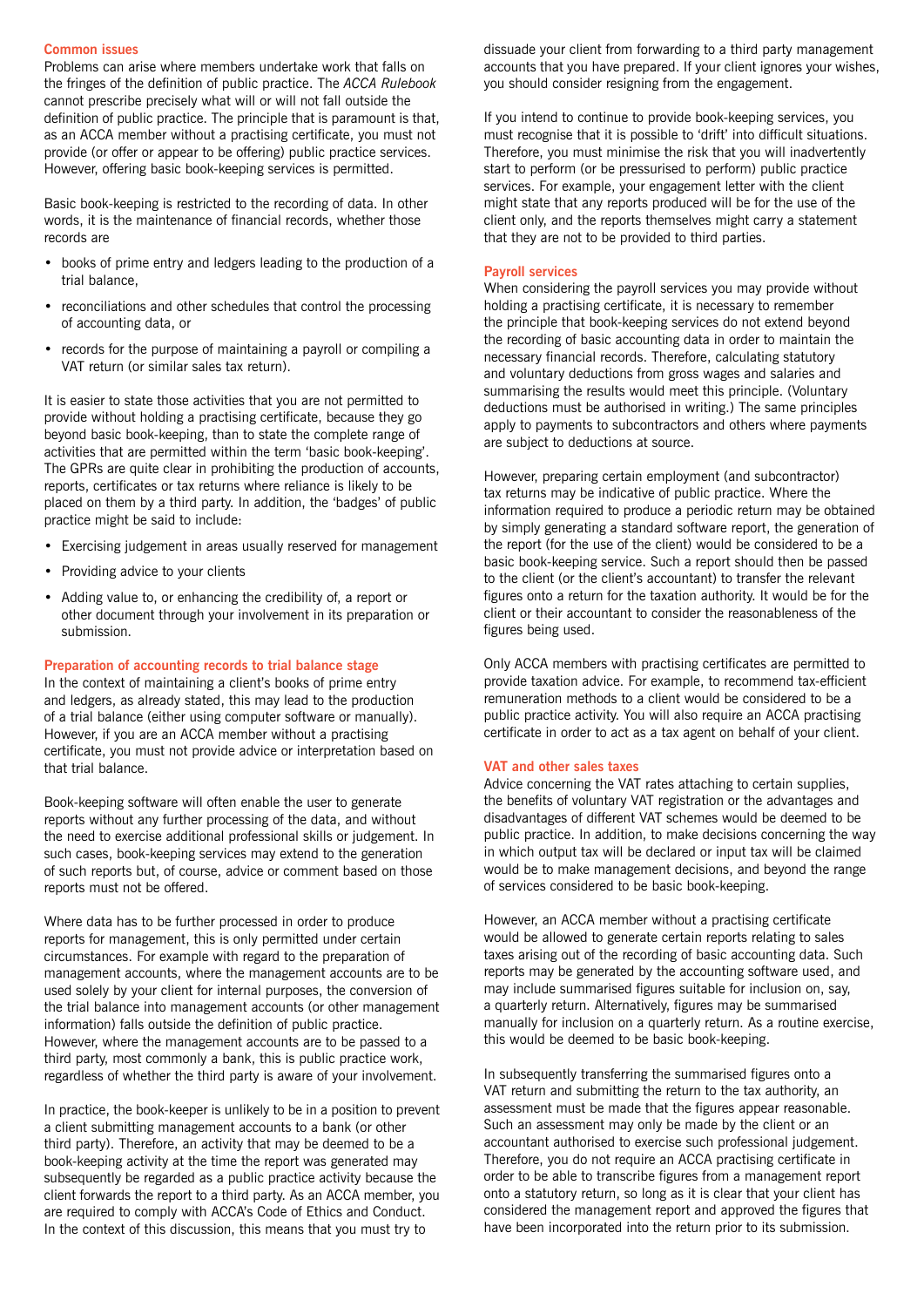#### **Honorary work exemption**

It is, of course, not uncommon for members to be asked to help out friends, family or local charities by preparing accounts etc. Members are free to help out in this way providing all of the conditions for what constitutes 'honorary' work are met. It is important to bear in mind that the honorary work exemption exists purely to allow members to use their skills to make a contribution to their local communities or to assist family, friends and local charities as a favour. It should not be viewed as an entry route into public practice. To that end, it is not appropriate to produce business stationery in connection with such work which purports to be that of a practising firm.

Global Practising Regulation 4(3) states that the activities set out in regulation 4(1)(b) (reproduced near the start of this factsheet) shall not constitute public practice where the work is honorary, and certain prescribed conditions are satisfied. Members are reminded that they should only undertake work that they are competent to perform.

### **Advertising book-keeping services**

In all cases, as a member without a practising certificate, you must not hold yourself out as being in public practice. This principle should be applied with integrity, and if there is any possibility that a particular course of action may be misconstrued, you must take steps to clarify the position. With this in mind, a member without a practising certificate may advertise their book-keeping services or seek work in ways that are legal and that do not reflect adversely on the individual, ACCA or the accountancy profession. The promotion of book-keeping services is not the primary subject of this guidance. However, more information may be found in Membership Regulation 8(2) and in the ACCA Code of Ethics and Conduct.

#### **Supervision for money laundering in the UK**

Members in the UK who provide accountancy services (within the terms of the Money Laundering Regulations 2007) which fall outside the meaning of public practice (for example bookkeeping) will, nevertheless, be subject to supervision regarding compliance with the anti-money laundering provisions under the Money Laundering Regulations 2007. In such cases, members may consider obtaining an ACCA practising certificate in order to be supervised by ACCA. Alternatively, members must register with HM Revenue and Customs or another body recognised for such purposes. Members outside the UK should check what obligations, if any, they have in this regard.

For the avoidance of misunderstanding, ACCA students in the UK who provide book-keeping services will also be subject to supervision for compliance with the Money Laundering Regulations 2007. In such cases, ACCA students must seek registration for supervision from HM Revenue and Customs or another body recognised for such purposes.

#### **Further information**

It is in members' interests to familiarise themselves with the GPRs to ensure that they comply with them. The GPRs are contained in the *ACCA Rulebook* which can be viewed at **[www.accaglobal.com/](http://www.accaglobal.com/members/professional_standards/rules_standards) [members/professional\\_standards/rules\\_standards](http://www.accaglobal.com/members/professional_standards/rules_standards)**

If you are a member without an ACCA practising certificate, you must assess carefully whether your work falls within the definition of public practice. You are encouraged to contact ACCA's Technical Advisory Service in your region if you have any doubts, and having discussed the circumstances frankly, you must act with integrity to take the appropriate action. In some cases, members may wish to hold practising certificates as a 'protective' measure. Others may wish to do so despite the fact that the work they undertake falls outside the definition of public practice because they wish to describe themselves (or their firms) as 'Chartered Certified Accountants' or use a similar description.

## Application forms and further information on ACCA's practising certificates can be viewed on the ACCA website at **[www.accaglobal.com/members/professional\\_standards/prac\\_info](http://www.accaglobal.com/members/professional_standards/prac_info)**

Appendix 1 to this factsheet provides answers to some frequently asked questions, and appendix 2 sets out some case studies that help to demonstrate the principles involved. Additionally, if you wish to clarify your specific situation, you may contact:

Authorisation 2 Central Quay 89 Hydepark Street Glasgow G3 8BW United Kingdom tel: +44 (0)141 534 4175 fax: +44 (0)141 534 4237 email: authorisation@accaglobal.com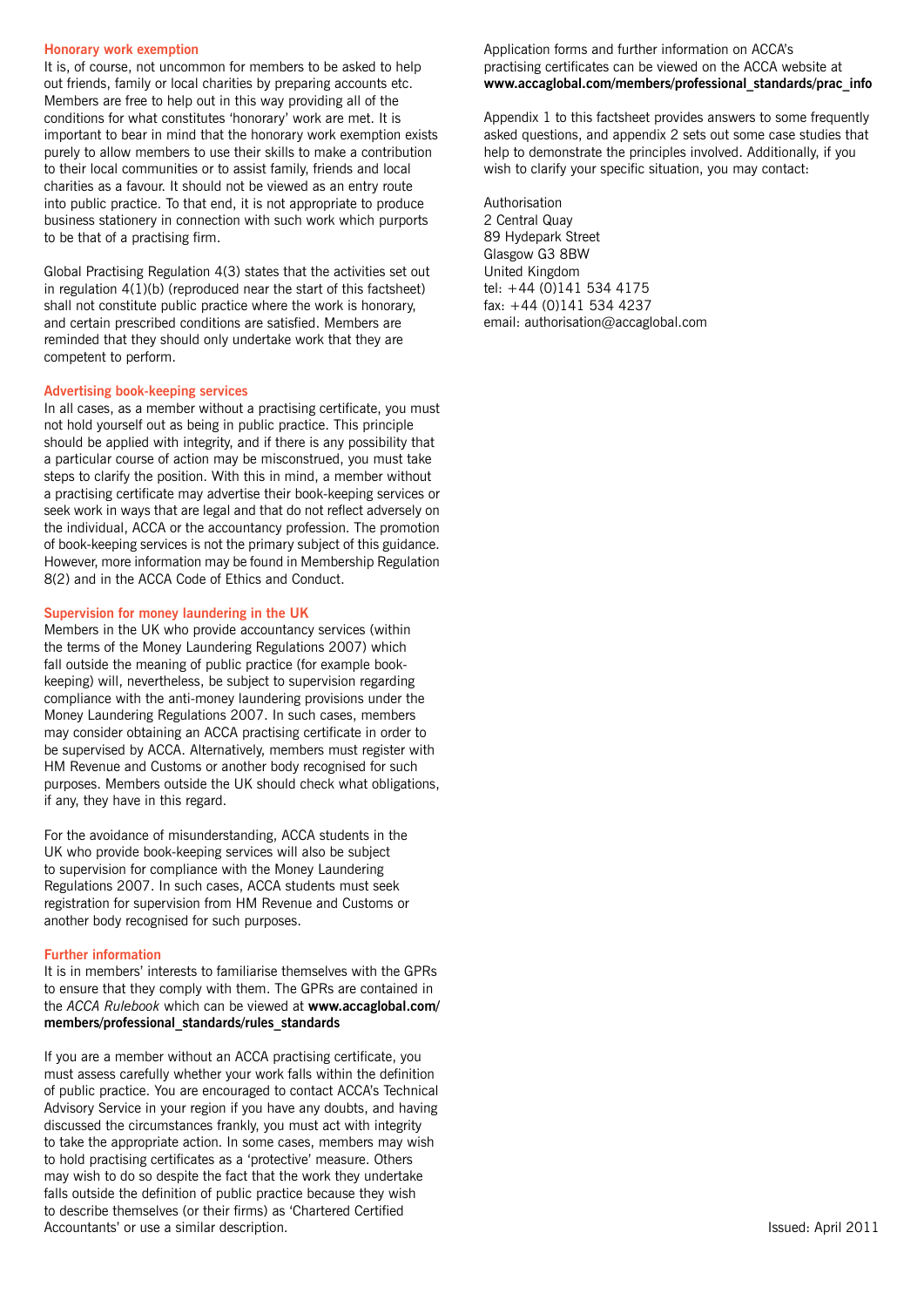## **Appendix 1: Frequently asked questions**

The questions and answers set out below all relate to the activities of an ACCA student or an ACCA member who does not hold a practising certificate. In each case, the individual wishes to offer services directly to the public.

## **Q1 Can I prepare a VAT (or other sales tax) return for a fee?**

A1 Perhaps. If the figures to be inserted into the return are generated as a by-product of the accounting system, or a manual system exists whereby the relevant figures are readily available to incorporate into the return, your client will be in a position to approve the figures prior to them being transferred onto the return. In this case, your client accepts full responsibility for the return, and your role is simply to record the basic data. However, if the preparation of the VAT return would require you to make decisions (eg in the form of the optimum VAT scheme to use), or if you are required to advise your client during the course of preparing the return, this would be public practice work, and you should decline such an assignment. In any event, you should take great care not to stray into the area of providing VAT advice to your client at any time.

## **Q2 Can I advertise my ability to do VAT (or other sales tax) work to the general public?**

A2 Yes, provided that the advertising does not give the impression that you are able to provide any services requiring a practising certificate, and it meets the requirements of Membership Regulation 8(2)(d) to (f) and the ACCA Code of Ethics and Conduct. Any advertising must not make any reference to the fact that you are an ACCA student or member.

## **Q3 Can I register with the taxation authority as an agent for my client?**

A3 No. This would suggest that you are permitted to provide a wider range of services than just book-keeping.

# **Q4 Can I suggest to my client that a particular VAT scheme (or similar) may be beneficial to my client (eg cash accounting scheme or flat rate scheme)?**

A4 No. If you happen to notice that your client could arrange their VAT affairs more favourably, you should refer the client to their accountant.

## **Q5 Can I write to the taxation authority on behalf of my client on headed note paper that refers to my book-keeping services?**

A5 No. To do so would be acting as tax agent, and would suggest that you were undertaking public practice work.

### **Q6 Can I attend a meeting with the taxation authority and my client when the tax inspector is carrying out a routine visit?**

A6 No. This would not be permitted in relation to any inspection visit, be it in relation to business profits, sales tax or employment tax, as to do so would be with the intention of representing your client (and so acting as an advocate). Neither should it be necessary, as your client will be able to answer any questions that might arise from a routine visit.

# **Q7 Can I attend a meeting with the taxation authority and my client relating to VAT (or other sales tax) work other than a routine visit by the inspector?**

A7 No. This would not be permitted for the reasons stated above. In such a situation, your client would be expected to have another accountant acting as agent. If you were to attend such a meeting, there would be an assumption that you would also be providing a range of public practice services to your client.

# **Q8 Can I submit a VAT (or other sales tax) return to the taxation authority after it has been signed or otherwise approved by my client?**

A8 Perhaps. In the case of a paper return, on the assumption that it has been prepared and signed in accordance with the guidance in this factsheet, merely posting or delivering the return is not, in itself, a public practice activity. However, it should not be accompanied by any covering letter from you, which may suggest that you are, in fact, acting as tax agent.

In the case of electronic submission of a return, if you would be required to register with the taxation authority in order to be able to submit returns of behalf of your clients, this would not be permitted, as to do so would suggest that you are acting as tax agent, and therefore in public practice.

# **Q9 Can I sign the VAT (or other sales tax) return after my client has approved the figures on the return? (For example, my client may approve the figures on the return by email.)**

A9 No. This would usually be done as the taxpayer's agent or representative. Clearly, this falls within the meaning of public practice as defined by Global Practising Regulation 4.

## **Q10 Can I write to my clients on headed paper which refers to my book-keeping services?**

A10 Yes, provided that the description of the services is not misleading, such that the clients might deduce that you are able to provide general accountancy services. No reference to ACCA may be made on the headed paper.